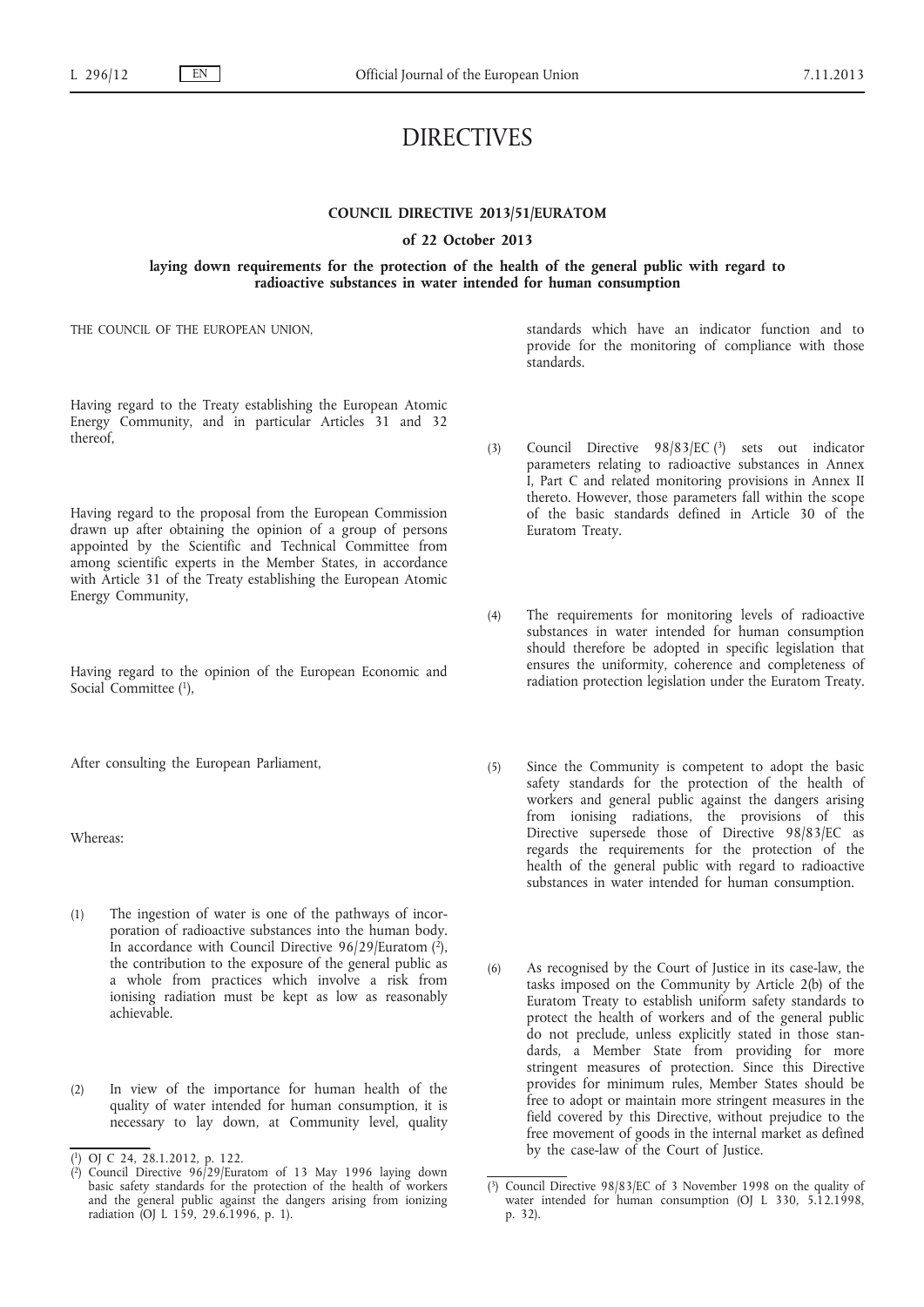- (7) Parametric values should not be regarded as limit values. In the event that monitoring of water intended for human consumption indicates non-compliance with a parametric value, the Member State concerned should consider whether that poses a risk to human health which requires action and, where necessary, take remedial action to improve the quality of the water to a level which complies with the requirements for the protection of human health from a radiation protection point of view.
- (8) Monitoring of waters intended for human consumption put into bottles or containers intended for sale, other than natural mineral waters, for the purpose of checking whether the levels of radioactive substances comply with the parametric values laid down pursuant to this Directive, should be carried out in accordance with the principles of hazard analysis and critical control points (HACCP) as required by Regulation (EC) No 852/2004 of the European Parliament and of the Council (1) and without prejudice to the principles of official controls laid down in Regulation (EC) No 882/2004 of the European Parliament and of the Council  $(2)$ .
- (9) The general public should be adequately and appropriately informed of the quality of water intended for human consumption.
- (10) It is necessary to exclude from the scope of this Directive natural mineral waters and waters which are medicinal products, since special rules for those types of water have been established in Directive 2009/54/EC of the European Parliament and of the Council (3) and Directive 2001/83/EC of the European Parliament and of the Council (4).
- (11) Each Member State should establish monitoring programmes to check that water intended for human consumption meets the requirements of this Directive.
- (12) The methods used to analyse the quality of water intended for human consumption should be such as to ensure that the results obtained are reliable and comparable.
- ( 1) Regulation (EC) No 852/2004 2004 of the European Parliament and of the Council of the 29 April 2004 on the hygiene of foodstuffs (OJ L 139, 30.4.2004, p. 1).
- ( 2) Regulation (EC) No 882/2004 of the European Parliament and of the Council of 29 April 2004 on official controls performed to ensure the verification of compliance with feed and food law, animal health and animal welfare rules, (OJ L 165, 30.4.2004, p. 1.).
- ( 3) Directive 2009/54/EC of the European Parliament and of the Council of 18 June 2009 on the exploitation and marketing of natural mineral waters (OJ L 164, 26.6.2009, p. 45).
- $(4)$ Directive 2001/83/EC of the European Parliament and of the Council of 6 November 2001 on the Community code relating to medicinal products for human use (OJ L 311, 28.11.2001, p. 67).
- (13) Taking into consideration the large geographical variability in the natural occurrence of radon, the Commission adopted Recommendation 2001/928/Euratom (5), which deals with the quality of water intended for human consumption regarding radon and long-lived radon decay products. It is appropriate to include these radionuclides in the scope of this Directive.
- (14) In order to maintain the high quality of water intended for human consumption in view of its importance for human health, it is necessary for Annexes II and III to be regularly updated in the light of scientific and technical progress.
- (15) While it is for Member States to define the sampling and analysis frequencies for water intended for human consumption put into bottles or containers intended for sale, it is advisable for those Member States required to monitor water intended for human consumption for radon or tritium or to establish the Indicative Dose (ID), to carry out sampling and analysis at least once per year,

HAS ADOPTED THIS DIRECTIVE:

# *Article 1*

# **Subject matter**

This Directive lays down requirements for the protection of the health of the general public with regard to radioactive substances in water intended for human consumption. It lays down parametric values and frequencies and methods for monitoring radioactive substances.

# *Article 2*

### **Definitions**

For the purposes of this Directive the following definitions apply:

- (1) 'water intended for human consumption' means:
	- (a) all water, either in its original state or after treatment, intended for drinking, cooking, food preparation or other domestic purposes, regardless of its origin and whether it is supplied from a distribution network, a tanker, or in bottles or containers;

<sup>(</sup> 5) Commission Recommendation 2001/928/Euratom of 20 December 2001 on the protection of the public against exposure to radon in drinking water supplies (OJ L  $344$ , 28.12.2001, p. 85).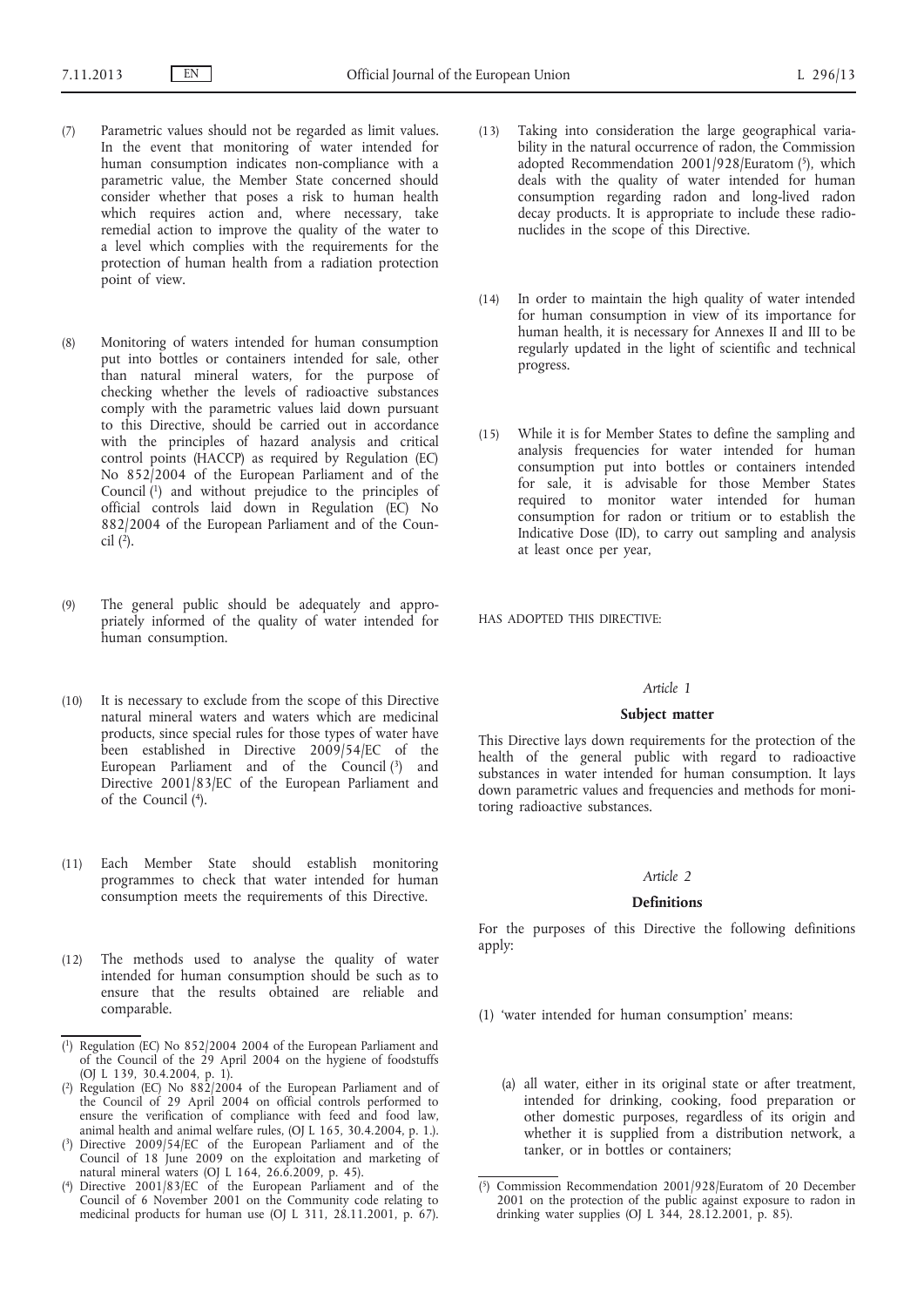- (b) all water used in any food-production undertaking for the manufacture, processing, preservation or marketing of products or substances intended for human consumption unless the competent national authorities are satisfied that the quality of the water cannot affect the wholesomeness of the foodstuff in its finished form;
- (2) 'radioactive substance' means any substance that contains one or more radionuclides the activity or concentration of which cannot be disregarded as far as radiation protection is concerned;
- (3) 'indicative dose' or 'ID' means the committed effective dose for one year of ingestion resulting from all the radionuclides whose presence has been detected in a supply of water intended for human consumption, of natural and artificial origin, but excluding tritium, potassium-40, radon and short-lived radon decay products;
- (4) 'parametric value' means the value of radioactive substances in water intended for human consumption above which Member States shall assess whether the presence of radioactive substances in water intended for human consumption poses a risk to human health which requires action and, where necessary, shall take remedial action to improve the quality of water to a level which complies with the requirements for the protection of human health from a radiation protection point of view.

# *Article 3*

### **Scope and exemptions**

1. This Directive applies to water intended for human consumption.

- 2. This Directive does not apply to:
- (a) natural mineral waters recognised as such by the competent national authorities, in accordance with Directive 2009/54/EC;
- (b) waters which are medicinal products within the meaning of Directive 2001/83/EC.
- 3. Member States may exempt from this Directive:
- (a) water intended exclusively for those purposes for which the competent authorities are satisfied that the quality of the water has no influence, either directly or indirectly, on the health of the general public concerned;

(b) water intended for human consumption from an individual supply providing on average less than  $10 \text{ m}^3$  a day, or serving fewer than 50 persons, unless the water is supplied as part of a commercial or public activity.

4. Member States that have recourse to the exemptions provided for in paragraph 3(b) shall ensure that:

- (a) the general public concerned is informed thereof and of any action that can be taken to protect human health from the adverse effects resulting from any contamination of water intended for human consumption;
- (b) when a potential danger to human health arising from the quality of such water is apparent, the general public concerned promptly be given appropriate advice.

# *Article 4*

### **General obligations**

Without prejudice to the provisions laid down in point a of Article 6(3) of Directive 96/29/Euratom (1), Member States shall take all measures necessary to establish an appropriate monitoring programme for water intended for human consumption, to ensure that in the event of non-compliance with the parametric values laid down pursuant to this Directive:

- (a) it shall be assessed whether that poses a risk to human health which requires action and,
- (b) remedial action shall be taken, where necessary, to improve the quality of water to a level which complies with requirements for the protection of human health from a radiation protection point of view.

### *Article 5*

# **Parametric values and points of compliance**

1. Member States shall set parametric values applicable for the monitoring of radioactive substances in water intended for human consumption in accordance with Annex I.

2. Where monitoring of water intended for human consumption is undertaken in accordance with the requirements of Annex II of this Directive the point of compliance shall be:

(a) in the case of water supplied from a distribution network, the point at which it emerges from the taps where the water is normally taken;

<sup>(</sup> 1) Council Directive 96/29/Euratom of 13 May 1996 laying down basic safety standards for the protection of the health of workers and the general public against the dangers arising from ionizing radiation (OJ L 159, 29.6.1996, p. 1).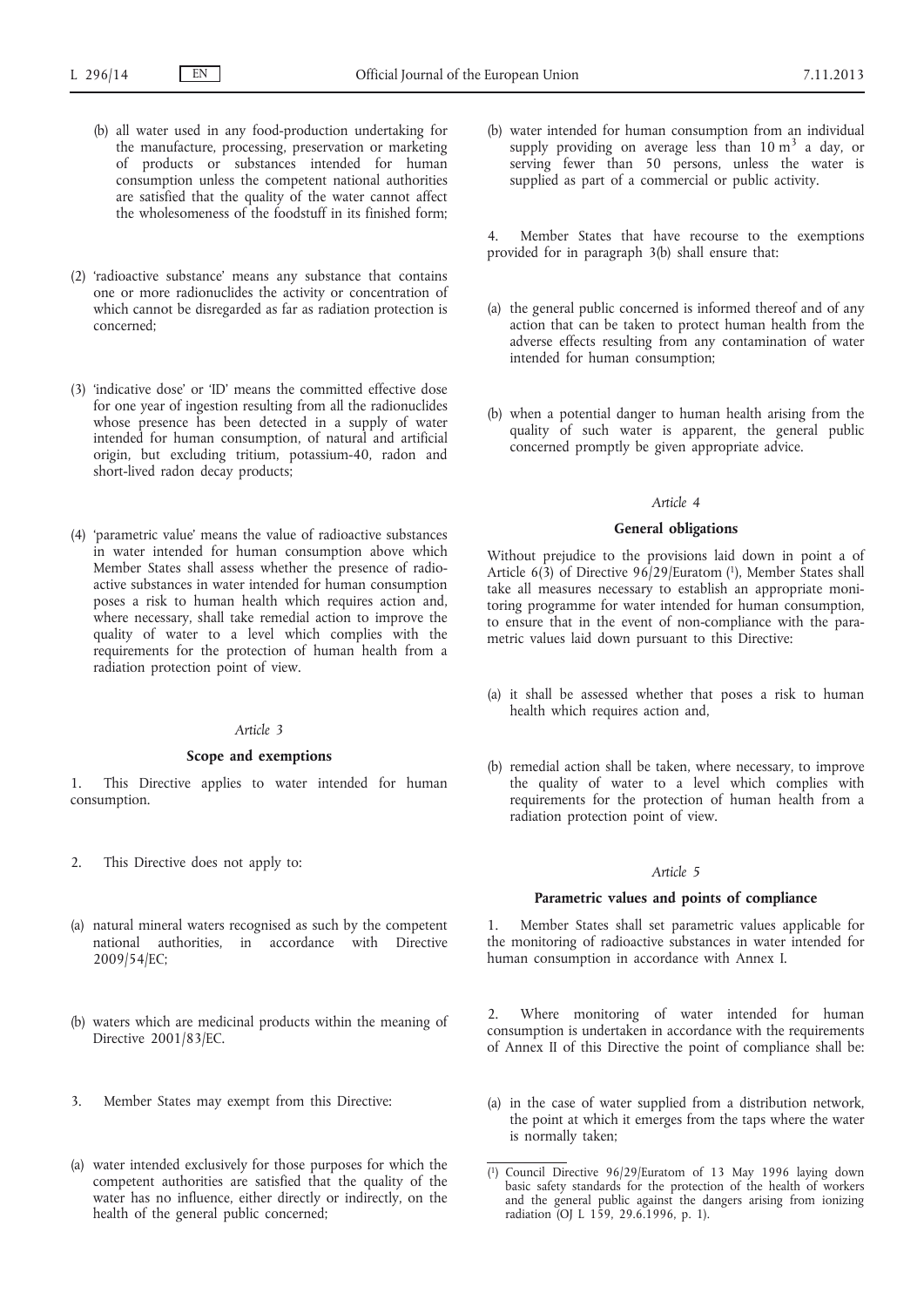- (b) in the case of water supplied from a tanker, the point at which it emerges from the tanker;
- (c) in the case of water put into bottles or containers intended for sale, the point at which the water is put into the bottles or containers;
- (d) in the case of water used in a food-production undertaking, the point where the water is used in the undertaking.

3. The definition of points of compliance in paragraph (2)(a) is without prejudice to the choice of a sampling point, which may be any point within the supply zone or at the treatment works provided there is no adverse change in the concentration value between the sampling point and the point of compliance.

### *Article 6*

### **Monitoring and analysis**

1. Member States shall take all measures necessary to ensure that monitoring for radioactive substances in water intended for human consumption is undertaken in accordance with the monitoring strategies and frequencies set out in Annex II, in order to check whether the values of radioactive substances comply with the parametric values laid down pursuant to Article 5(1).

Member States shall ensure that monitoring is undertaken so as to ensure that the measured values obtained are representative of the quality of the water consumed throughout the year. For water intended for human consumption that is put into bottles or containers intended for sale, this shall be without prejudice to the principles of HACCP as required by Regulation (EC) No 852/2004 and to the principles of official controls as laid down in Regulation (EC) No 882/2004.

2. Monitoring for the ID shall be carried out, and analytical performance characteristics shall be in accordance with the requirements set out in Annex III.

3. Member States shall ensure that any laboratory at which samples are analysed has a system of analytical quality control that is subject to checking by an external organisation approved by the competent authority for that purpose.

### *Article 7*

### **Remedial action and notification of the general public**

1. Member States shall ensure that any failure to comply with a parametric value laid down pursuant to Article  $5(1)$  is immediately investigated in order to identify the cause.

Where a failure to comply with a parametric value occurs, the Member State shall assess whether the failure poses a risk to human health which requires action.

In the event that such a risk referred to under paragraph 2 exists, the Member State shall:

- (a) take remedial action in order to comply with requirements for the protection of human health from a radiation protection point of view; and
- (b) ensure that the general public concerned is:
	- (i) notified of the risk and the remedial action taken; and
	- (ii) advised on any additional precautionary measures that may be needed for the protection of human health in respect of radioactive substances.

# *Article 8*

### **Transposition into national law**

1. Member States shall bring into force the laws, regulations and administrative provisions necessary to comply with this Directive by 28 November 2015 at the latest. They shall forthwith communicate to the Commission the text of those provisions.

When Member States adopt those provisions, they shall contain a reference to this Directive or be accompanied by such a reference on the occasion of their official publication. Member States shall determine how such reference is to be made.

The Member States shall communicate to the Commission the texts of the main provisions of national law which they adopt in the field covered by this Directive.

# *Article 9*

### **Entry into force**

This Directive shall enter into force on the twentieth day following that of its publication in the *Official Journal of the European Union*.

#### *Article 10*

#### **Addressees**

This Directive is addressed to the Member States.

Done at Luxembourg, 22 October 2013.

*For the Council The President* L. LINKEVIČIUS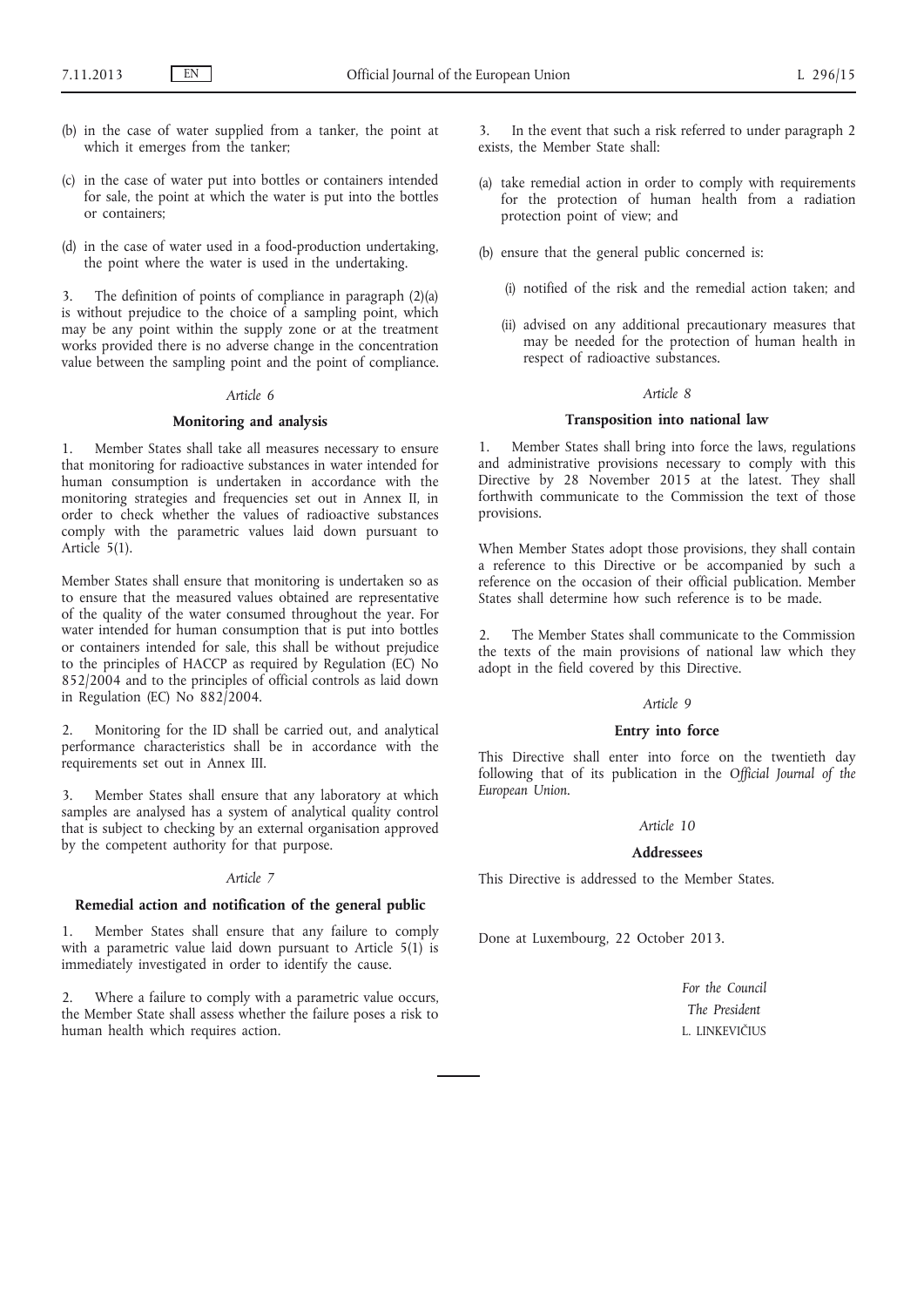# *ANNEX I*

# **PARAMETRIC VALUES FOR RADON, TRITIUM AND ID OF WATER INTENDED FOR HUMAN CONSUMPTION**

| Parameter | Parametric value | Unit | <b>Notes</b> |
|-----------|------------------|------|--------------|
| Radon     | 100              | Bq/l | (Note 1)     |
| Tritium   | 100              | Bq/l | (Note 2)     |
| ID        | 0,10             | mSv  |              |

Note 1:

(a) Member States may set a level for radon which is judged inappropriate to be exceeded and below which optimisation of protection should be continued, without compromising water supply on a national or regional scale. The level set by a Member State may be higher than 100 Bq/l but lower than 1 000 Bq/l. In order to simplify national legislation, Member States may choose to adjust the parametric value to this level.

(b) Remedial action is deemed to be justified on radiological protection grounds, without further consideration, where radon concentrations exceed 1 000 Bq/l.

Note 2: Elevated levels of tritium may indicate the presence of other artificial radionuclides. If the tritium concentration exceeds its parametric value, an analysis of the presence of other artificial radionuclides shall be required.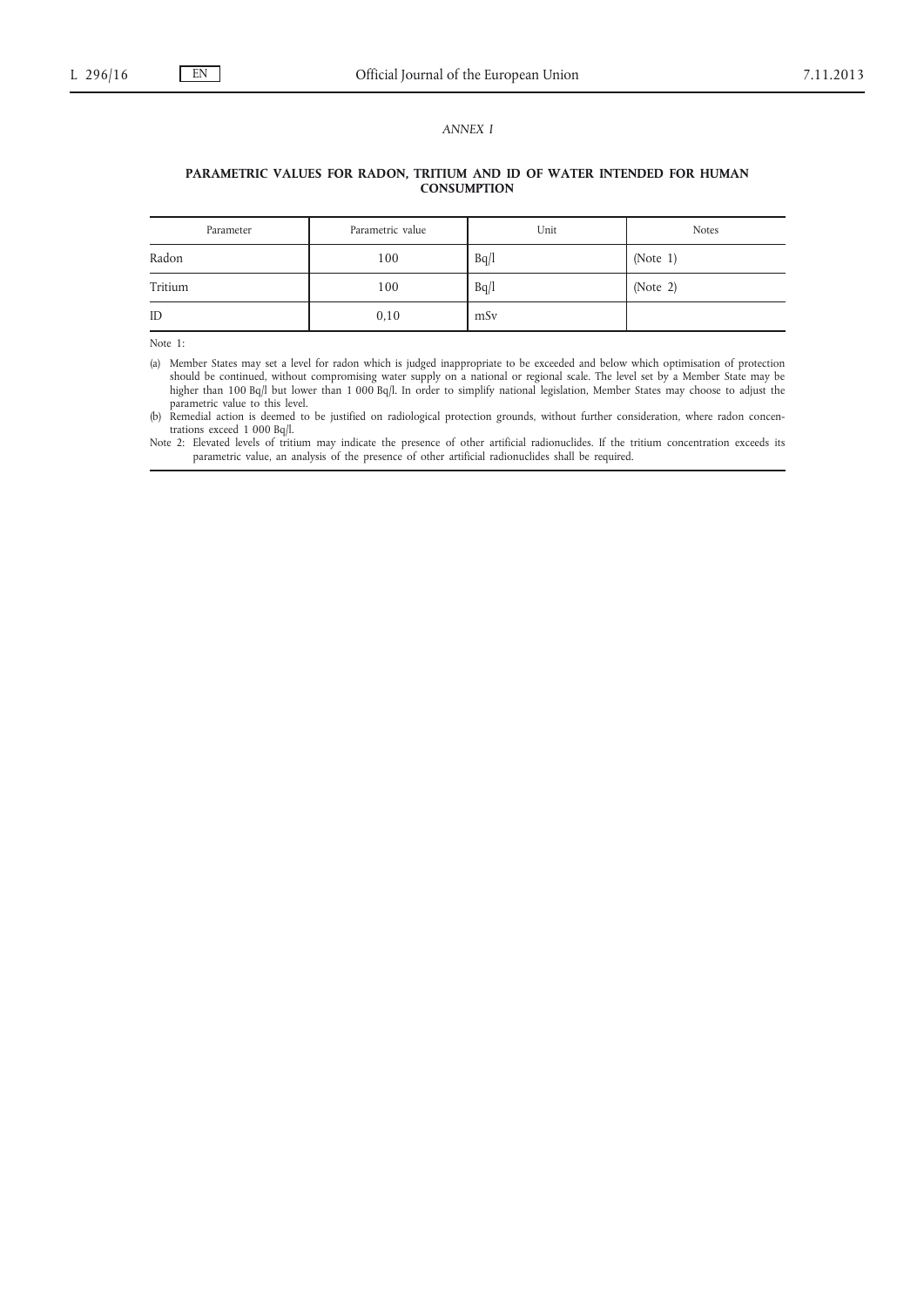### *ANNEX II*

#### **MONITORING OF RADIOACTIVE SUBSTANCES**

#### 1. **General principles and monitoring frequencies**

All parameters for which parametric values must be set pursuant with Article 5(1) shall be subject to monitoring. However, no monitoring of a specific parameter shall be required where a competent authority can establish that, for a period of time to be determined by them, that parameter is not likely to be present in a given supply of water intended for human consumption in concentrations which could exceed the corresponding parametric value.

In case of naturally occurring radionuclides, where previous results have shown that the concentration of radionuclides is stable, the frequency, in derogation from the minimum sampling requirements set out in point 6, is to be decided by the Member State, taking into consideration the risk to human health. A Member State is not required to monitor water intended for human consumption for radon or tritium or to establish the ID where it is satisfied on the basis of representative surveys, monitoring data or other reliable information that, for a period of time to be determined by them, the levels of radon, tritium or of the calculated ID will remain below the respective parametric values listed in Annex I. In that case, it shall communicate the grounds for its decision to the Commission and provide the Commission with the necessary documentation supporting that decision, including the findings of any surveys, monitoring or investigations carried out. In this context, the provisions with regard to the minimum sampling and analysis requirements set out in point 6 of this Annex do not apply.

# 2. **Radon**

Member States shall ensure that representative surveys are undertaken to determine the scale and nature of likely exposures to radon in water intended for human consumption originating from different types of ground water sources and wells in different geological areas. The surveys shall be designed in such a way that underlying parameters, and especially the geology and hydrology of the area, radioactivity of rock or soil, and well type, can be identified and used to direct further action to areas of likely high exposure. Monitoring of radon concentrations shall be undertaken where there is reason to believe, on the basis of the results of the representative surveys or other reliable information, that the parametric value laid down pursuant to Article 5(1) might be exceeded.

#### 3. **Tritium**

Member States shall ensure that monitoring of tritium in water intended for human consumption is carried out where an anthropogenic source of tritium or other artificial radionuclides is present within the catchment area and it cannot be shown on the basis of other surveillance programmes or investigations that the level of tritium is below the parametric value listed in Annex I. Where monitoring for tritium is required, it shall be carried out at the frequencies indicated in the table appearing in point 6 of this Annex. If the concentration of tritium exceeds its parametric value, an investigation of the presence of other artificial radionuclides shall be required.

#### 4. **Indicative dose**

Monitoring of water intended for human consumption for the ID shall be carried out where a source of artificial or elevated natural radioactivity is present and it cannot be shown on the basis of other representative monitoring programmes or other investigations that the level of ID is below the parametric value listed in Annex I. Where monitoring for artificial radionuclide levels is required, it shall be carried out at the frequency indicated in the table appearing in point 6 of this Annex. Where monitoring for natural radionuclide levels is required, each Member State shall define the frequency of the monitoring of either gross alpha activity, gross beta activity or individual natural radionuclides depending on the screening strategy adopted by it (according to Annex III). The monitoring frequency may vary from a single check measurement to the frequencies indicated in the table appearing in point 6 of this Annex. Where only a single check for natural radioactivity is required, a recheck shall be required at least where any change occurs in relation to the supply likely to influence the concentrations of radionuclides in water intended for human consumption.

### 5. **Water treatment**

Where treatment to reduce the level of radionuclides in water intended for human consumption has been taken, monitoring shall be carried out at the frequencies indicated in the table appearing in point 6 to ensure the continued efficacy of that treatment.

### 6. **Minimum sampling and analysis frequencies**

The minimum sampling and analysis frequency for the monitoring of water intended for human consumption supplied from a distribution network or from a tanker or used in a food production undertaking shall be as set out in the following table: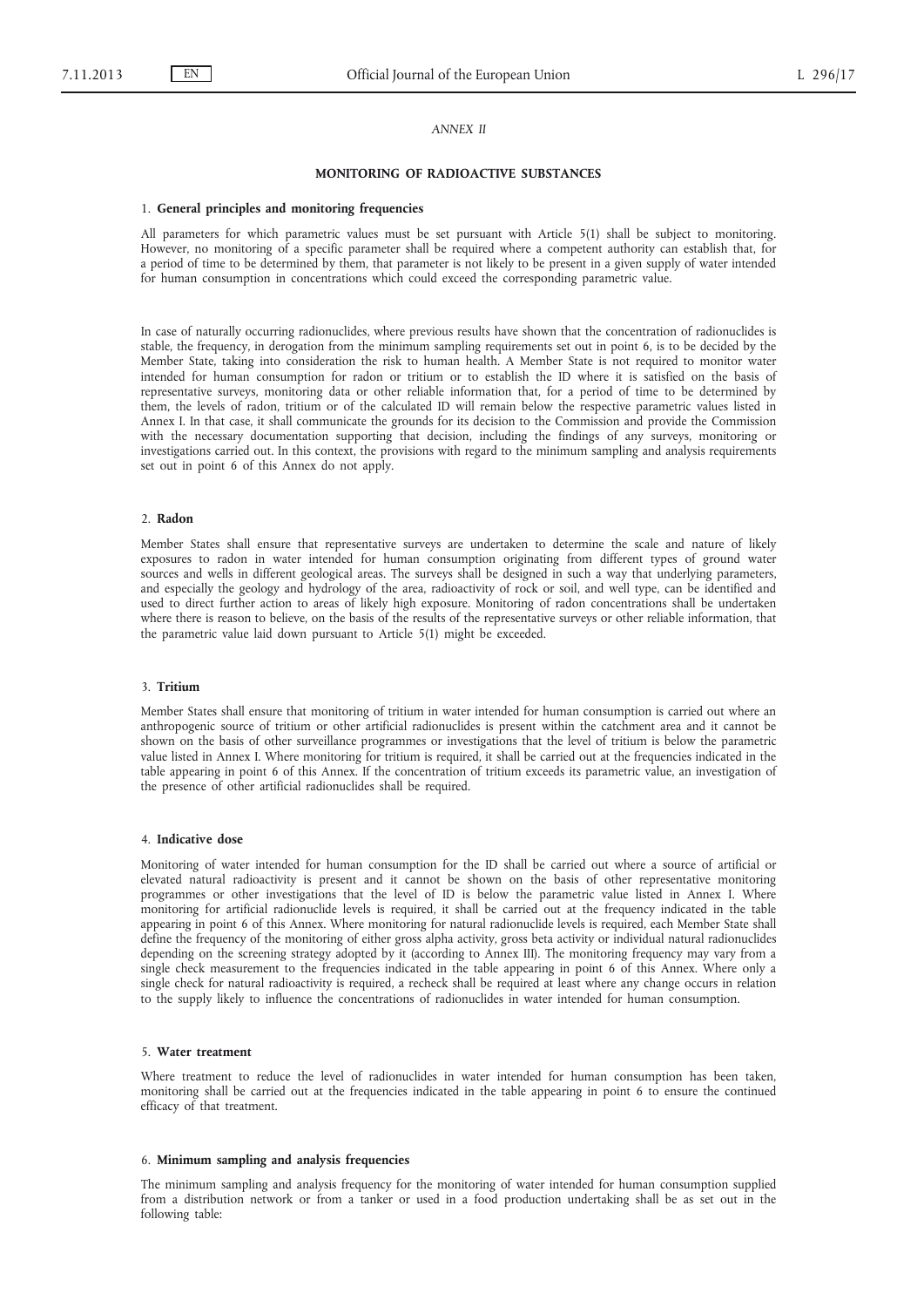#### *Table*

**Minimum sampling and analysis frequencies for monitoring of water intended for human consumption supplied from a distribution network or from a tanker or used in a food production undertaking**

| Volume of water distributed or produced each day within a supply<br>zone<br>(Notes 1 and 2)<br>m <sup>3</sup> | Number of samples per year<br>(Notes 3 and 4)                                           |  |
|---------------------------------------------------------------------------------------------------------------|-----------------------------------------------------------------------------------------|--|
| volume $\leq 100$                                                                                             | (Note $5$ )                                                                             |  |
| $100 \leq$ volume $\leq 1000$                                                                                 | 1                                                                                       |  |
| $1000 <$ volume $\leq 10000$                                                                                  | + 1 for each 3 300 $m^3/d$ and part thereof of the total<br>volume                      |  |
| $10\,000 \leq \text{volume} \leq 100\,000$                                                                    | 3<br>+ 1 for each 10 000 $m^3/d$ and part thereof of the total<br>volume                |  |
| volume $> 100000$                                                                                             | 10<br>+ 1 for each 25 000 $\text{m}^3/\text{d}$ and part thereof of the total<br>volume |  |

Note 1: A supply zone is a geographically defined area within which water intended for human consumption comes from one or more sources and within which water quality may be considered as being approximately uniform.

Note 2: The volumes are calculated as averages taken over a calendar year. A Member State may use the number of inhabitants in a supply zone instead of the volume of water to determine the minimum frequency, assuming a water consumption of 200 l/day/capita.

Note 3: As far as possible, the number of samples should be distributed equally in time and location.

Note 4: In the event of intermittent short-term supply the monitoring frequency of water distributed by tankers is to be decided by the Member State concerned.

Note 5: The frequency is to be decided by the Member State concerned.

Member States shall define sampling frequencies for water intended for human consumption put into bottles or containers intended for sale. In so doing Member States may take into consideration the volume of water produced.

# 7. **Averaging**

Where a parametric value is exceeded in a particular sample, Member States shall define the extent of resampling necessary to ensure that the measured values are representative of an average activity concentration for a full year.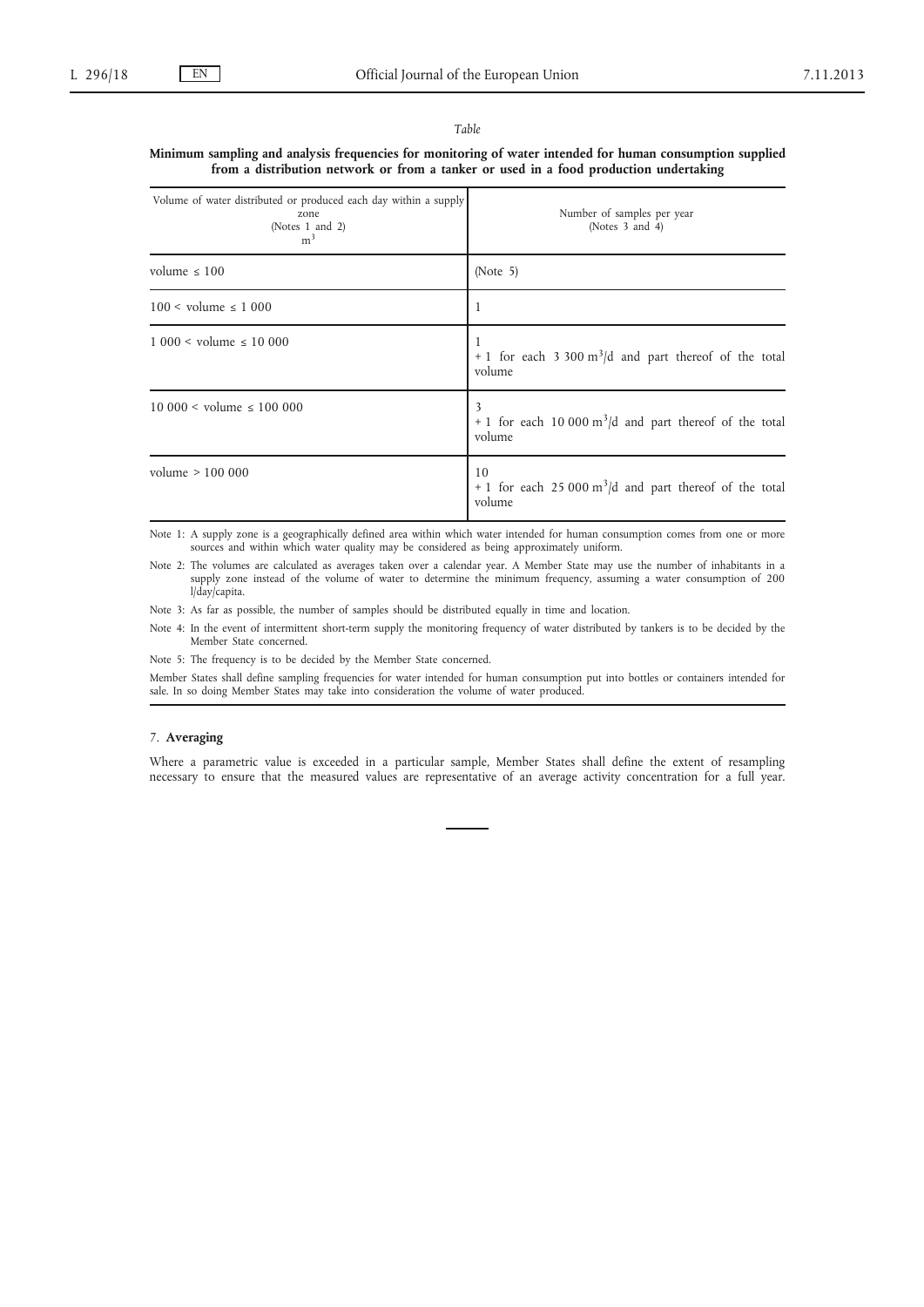# *ANNEX III*

#### **MONITORING FOR INDICATIVE DOSE AND ANALYTICAL PERFORMANCE CHARACTERISTICS**

#### 1. **Monitoring for compliance with the ID**

Member States may use various reliable screening strategies to indicate the presence of radioactivity in water intended for human consumption. These strategies may include screening for certain radionuclides, or screening for an individual radionuclide, or gross alpha activity or gross beta activity screening.

(a) screening for certain radionuclides, or screening for an individual radionuclide

If one of the activity concentrations exceeds 20 % of the corresponding derived value or the tritium concentration exceeds its parametric value listed in Annex I, an analysis of additional radionuclides shall be required. The radionuclides to be measured shall be defined by Member States taking into account all relevant information about likely sources of radioactivity.

(b) screening strategies for gross alpha activity and gross beta activity

Member States may use screening strategies for gross alpha activity and gross beta activity (1) to monitor for the parametric indicator value for ID.

For this purpose gross alpha activity or gross beta activity screening levels shall be set. The recommended screening level for gross alpha activity is 0,1 Bq/l. The recommended screening level for gross beta activity is 1,0 Bq/l.

If the gross alpha activity and gross beta activity are less than 0,1 Bq/l and 1,0 Bq/l respectively, the Member State may assume that the ID is less than the parametric value of 0,1 mSv and radiological investigation is not needed unless it is known from other sources of information that specific radionuclides are present in the water that are liable to cause an ID in excess of 0,1 mSv.

If the gross alpha activity exceeds 0,1 Bq/l or the gross beta activity exceeds 1,0 Bq/l, analysis for specific radionuclides shall be required.

Member States may set alternative screening levels for gross alpha activity and gross beta activity where they can demonstrate that the alternative levels are in compliance with an ID of 0,1 mSv.

The radionuclides to be measured shall be defined by Member States taking into account all relevant information about likely sources of radioactivity. Since elevated levels of tritium may indicate the presence of other artificial radionuclides, tritium, gross alpha activity and gross beta activity should be measured in the same sample.

### 2. **Calculation of the ID**

The ID shall be calculated from the measured radionuclide concentrations and the dose coefficients laid down in Annex III, Table A of Directive 96/29/Euratom or more recent information recognised by the competent authorities in the Member State, on the basis of the annual intake of water (730 l for adults). Where the following formula is satisfied, Member States may assume that the ID is less than the parametric value of 0,1 mSv and no further investigation shall be required:

$$
\sum_{i=1}^n \frac{C_i(\text{obs})}{C_i(\text{der})} \leq 1
$$

where

*Ci (obs) =* observed concentration of radionuclide *i*

*Ci (der) =* derived concentration of radionuclide *i*

*n =* number of radionuclides detected.

<sup>(</sup> 1) Where appropriate gross beta activity may be replaced by residual beta activity after subtraction of the K-40 activity concentration.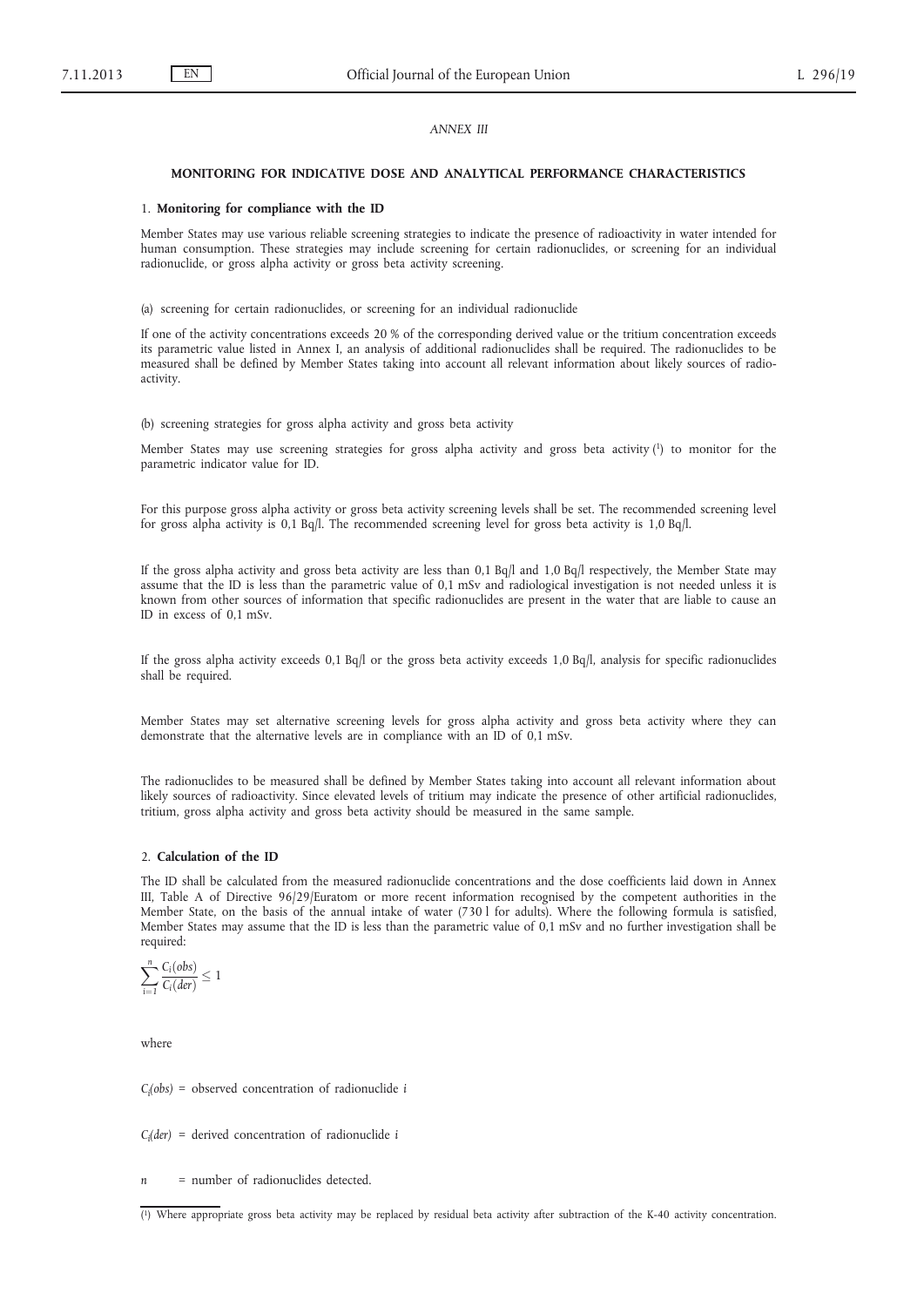| Origin     | Nuclide       | Derived concentration                 |
|------------|---------------|---------------------------------------|
| Natural    | $U-238$ (2)   | $3,0$ Bq/l $\,$                       |
|            | $U-234$ (2)   | $2,8 \ Bq/l$                          |
|            | Ra-226        | $0,5 \ \mathrm{Bq/l}$                 |
|            | Ra-228        | $0,2 \text{ Bq}/l$                    |
|            | $Pb-210$      | 0,2 Bq/l                              |
|            | $Po-210$      | $0,1 \ \mathrm{Bq}/l$                 |
| Artificial | $C-14$        | 240 Bq/l                              |
|            | $Sr-90$       | 4,9 $Bq/l$                            |
|            | Pu-239/Pu-240 | $0,6$ Bq/l                            |
|            | Am-241        | $0,7\ \mathrm{Bq/l}$                  |
|            | $Co-60$       | $40~\mathrm{B} \mathrm{q}/\mathrm{l}$ |
|            | $Cs-134$      | 7,2 Bq/l                              |
|            | $Cs-137$      | $11$ Bq $/l$                          |
|            | $I-131$       | $6,2 \ \mathrm{Bq/l}$                 |

# **Derived concentrations for radioactivity in water intended for human consumption** (1)

( 1) This table includes values for the most common natural and artificial radionuclides; these are precise values, calculated for a dose of 0,1 mSv, an annual intake of 730 litre and using the dose coefficients laid down in Annex III, Table A of Directive 96/29/Euratom; derived concentrations for other radionuclides can be calculated on the same basis, and values can be updated on the basis of more recent information recognised by the competent authorities in the Member State.

( 2) This table allows only for the radiological properties of uranium, not for its chemical toxicity.

# 3. **Performance characteristics and methods of analysis**

For the following parameters and radionuclides, the method of analysis used must, as a minimum, be capable of measuring activity concentrations with a limit of detection specified below:

| Parameters and radionuclides                | Limit of detection (Notes 1, 2)    | <b>Notes</b>     |
|---------------------------------------------|------------------------------------|------------------|
| Tritium                                     | 10 Bq/l                            | Note 3           |
| Radon                                       | 10 Bq/l                            | Note 3           |
| gross alpha activity<br>gross beta activity | $0,04 \text{ Bq}$<br>$0,4$ Bq $ 1$ | Note 4<br>Note 4 |
| $U-238$                                     | $0,02 \text{ Bq}$                  |                  |
| $U - 234$                                   | $0,02 \text{ Bq}$                  |                  |